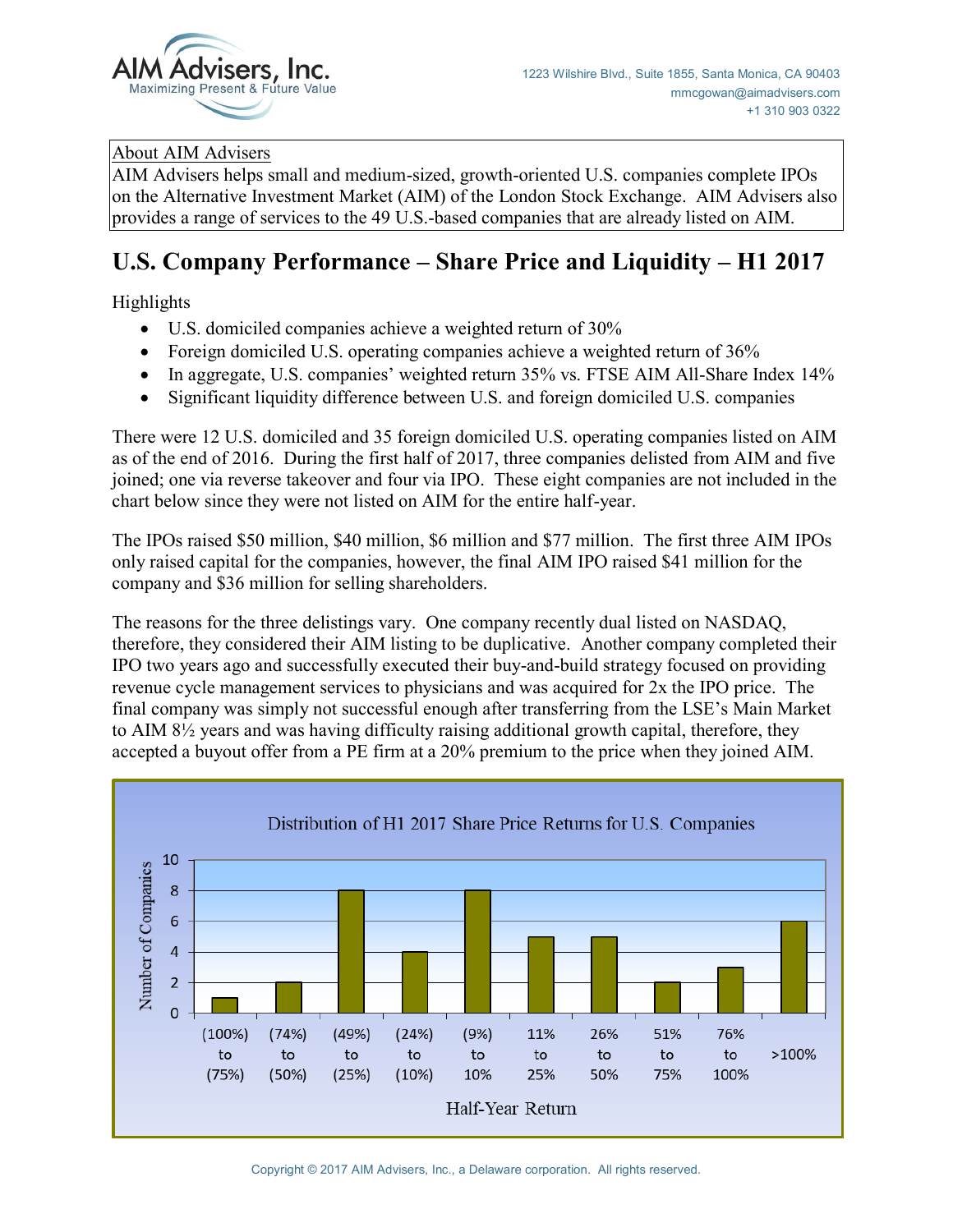

With reference to the chart above, while the median company returned 8% during the first half of 2017, the beta (risk/reward) on AIM is high since the market consists of SMEs. Eleven of the 44 companies lost at least 25% and 16 of 44 gained 26% or more. The smaller companies vastly outperformed the larger companies as evidenced by the fact that the return from one dollar invested in each of the 44 companies would have yielded the same 35% as an investment strategy weighted by market cap. Four of the six companies that returned >100% were smaller than the median market cap for all 44 companies. The three companies that produced the most eye-popping returns during the first half of 2017, at 293%, 346% and 418%, were all in the mining sector. AIM has always been a 'stock picker's market'.

The weighted returns in the table below were calculated using the average market capitalizations of the companies during the half-year, like how an index fund would calculate returns.

| <b>Index</b>                       | Unweighted | Weighted |
|------------------------------------|------------|----------|
| U.S. Domiciled Companies           | 58%        | 30%      |
| <b>Foreign Domiciled Companies</b> | 29%        | 36%      |
| All U.S. Companies                 | 35%        | 35%      |
| FTSE AIM All-Share Index           | N/A        | $14\%$   |

The weighted return contributions for all 44 companies were tightly packed at  $+/-1\%$ , with six exceptions; five where weighted gains of 1%, 1%, 2%, 2% and 26% were achieved (absolute gains of 32%, 17%, 71%, 418% and 57%) and one where a weighted loss of 2% was recorded (absolute loss of 36%). Interestingly, the company that recorded the weighted loss of 2% surged 833% during 2015 (from a market cap of \$48.6 million to \$453.6 million with no new shares issued), representing the largest gain of any company on AIM that year. After a drop of 48% during 2016 and 36% during the first half of 2017, this company's market cap is now at a more sensible \$142.5 million.

In terms of average monthly liquidity (see the table below), the foreign domiciled U.S. operating companies outperformed the U.S. domiciled companies and AIM as a whole on both measures. Since there were only 10 U.S. domiciled companies listed on AIM as of the end of the first half of 2017, it is difficult to draw conclusions with respect to this category. However, it is clear from the 39 foreign domiciled U.S. operating companies listed on AIM and the 963 that represent AIM as a whole that trading activity was skewed towards the smaller companies since the unweighted liquidity exceeded the weighted liquidity. The unweighted results represent the level of monthly liquidity that the average company can expect to achieve.

| <b>Average Monthly</b> | Foreign Domiciled        | U.S. Domiciled | Entire            |
|------------------------|--------------------------|----------------|-------------------|
| Liquidity              | U.S. Operating Companies | Companies      | <b>AIM Market</b> |
| Weighted               | 6.76%                    | 2.45%          | 5.93%             |
| Unweighted             | $12.76\%$                | .85%           | $7.60\%$          |

The chart on the next page provides the monthly detail of the unweighted liquidity for each of the three categories in the table above. The spike in June for the foreign domiciled U.S. operating companies is the result of a significant resource upgrade for a small mining company which led to 464% of their closing market cap trading hands during the month. If this company is excluded, liquidity would have been right in the middle of the 8% - 14% range at 11%.